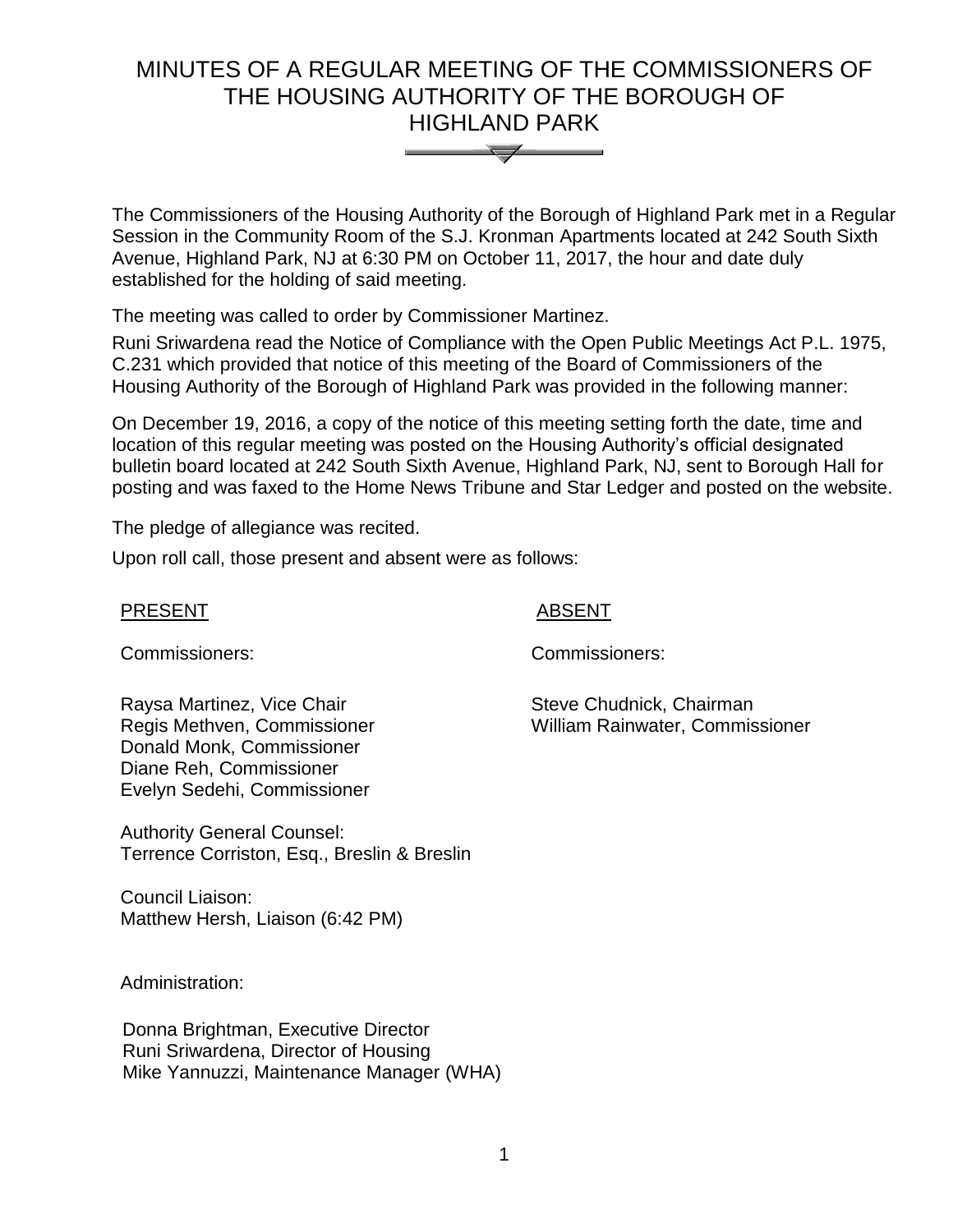# Minutes:

A motion to approve the minutes of the regular meeting held on September 13, 2017 was made by Commissioner Monk and seconded by Commissioner Reh.

#### **Discussion**

Commissioner Sedehi asked if the application information was put on the Highland Park Facebook page.

Commissioner Monk replied, yes, and said he would report later in the meeting.

| <b>ROLL CALL:</b> | Chudnick Martinez Methyen Monk Rainwater Reh Sedehi |
|-------------------|-----------------------------------------------------|
| AYES:             | Martinez Methven Monk Reh Sedehi                    |
| NAYS:             | <b>None</b>                                         |
| Abstain:          | <b>None</b>                                         |
| Absent:           | <b>Chudnick Rainwater</b>                           |

The Chair thereupon declared said motion approved.

#### Public Comment I - None

Communications – None

Commissioner Sedehi circulated a get well card for Lauren Adams.

#### Executive Director's Report:

Commissioner Sedehi asked how Kettly was hired part-time.

Executive Director Brightman explained that Woodbridge actually hired her for 30 hours per week, four days a week, two of which belong to Woodbridge and two for Highland Park. Highland Park's share of Kettly's salary will come from the shared services agreement. There is funding available due to Kathy Blaha's retirement. She went on to say that Woodbridge was happy to see that a social worker was being hired to assist with tenant issues.

Commissioner Sedehi asked if Kettly was pleased with the offer.

Executive Director Brightman responded that she was.

Commissioner Monk reported that he received information from Executive Director Brightman regarding record retention and policy and that he and Chairman Chudnick are going to meet and make recommendations to the Board.

Commissioner Monk went on further to report that Executive Director Brightman had sent him the phone provider information and that he had a conversation with Christine Smolder at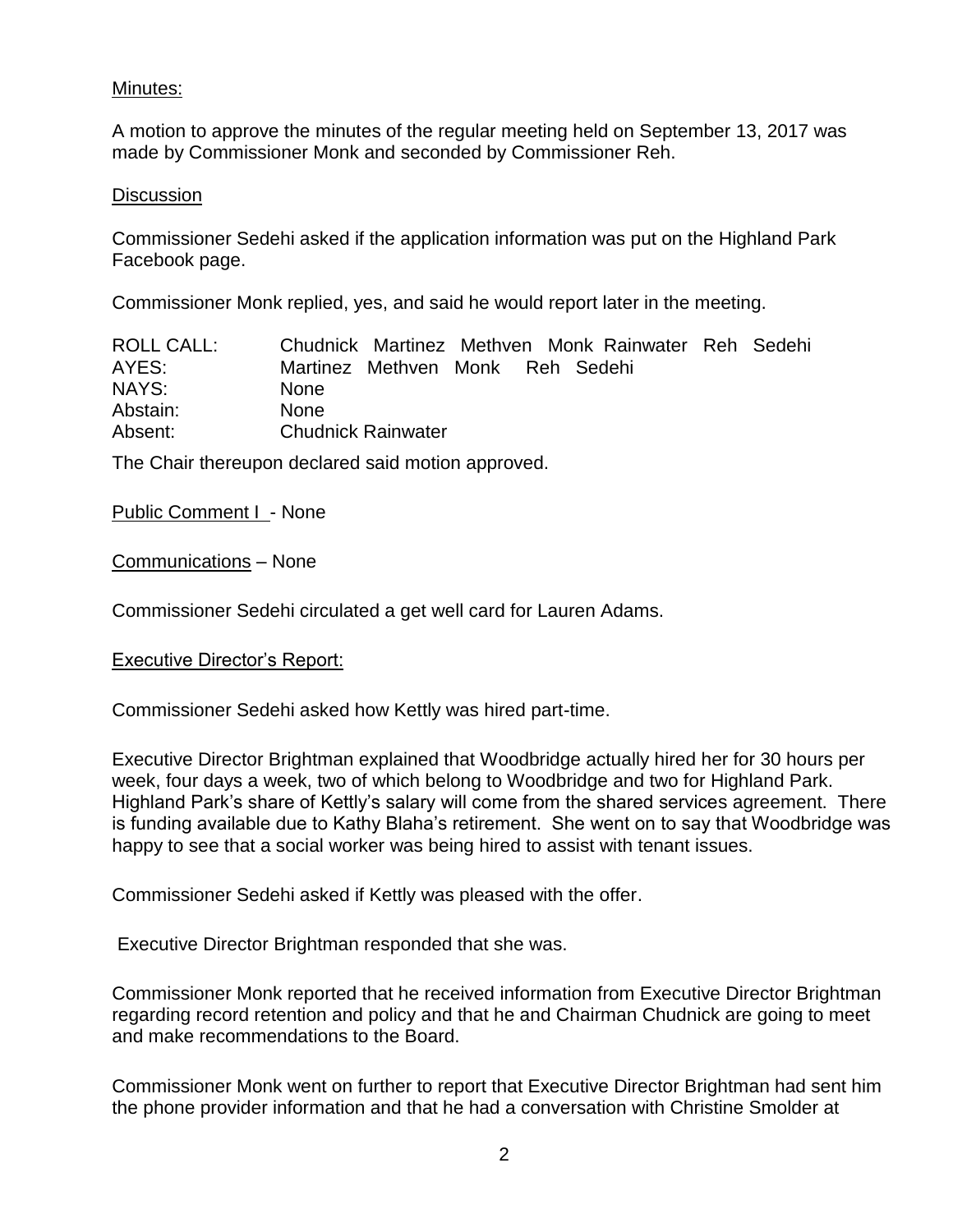Woodbridge to see if Highland Park could transfer its service to voice over IP. The matter is still being researched.

Executive Director Brightman interjected that we need to be careful as some services still need land lines such as the elevators.

Commissioner Monk stated that he hopes to come back with recommendations in November.

The Board members thanked Commissioner Monk for his efforts in the two matters.

Commissioner Reh asked if he was going to model the record retention policy after the Borough's.

Counsel Corriston stated that a Borough and a Housing Authority do not have the same requirements as the Authority is governed by HUD requirements.

# RAD Report:

Executive Director Brightman stated that as you may recall from the last meeting I had just found the missing lot information. However, although the title company was willing to insure the title, both the bank and HUD were not willing to accept it. Currently, the court is researching its records to see if they still have the docket paperwork and they need four weeks to do so. If it cannot be found, we must then go forward and condemn the three properties again to obtain clear title.

She stated that there is also an issue with the JIF as it seems they cannot offer the insurance as promised, so she is obtaining insurance quotes from other sources.

Commissioner Reh asked that, in light of all this, is it still worthwhile to pursue the RAD conversion.

Executive Director Brightman responded, yes.

Counsel Corriston stated that the project's federal budget is slated to fund public housing at a 25 year low. In light of that, the RAD is still the best option.

Attorney Report - nothing to report

Accountant Report - nothing to report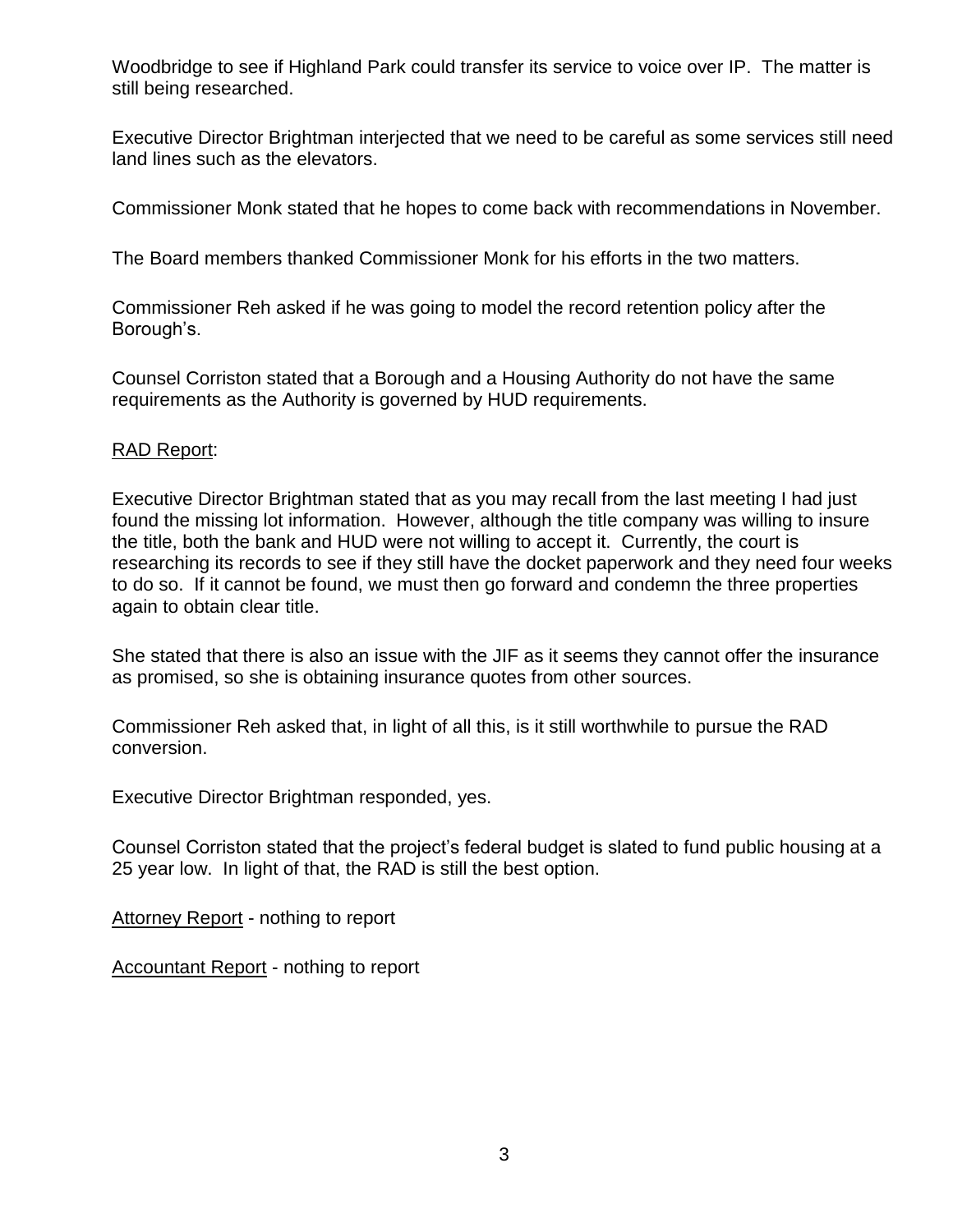# Staff Reports:

Housing Director's Report:

Commissioner Monk stated that he followed-up with Ms. Sriwardena and he put the application information on the Borough Facebook page.

Housing Director Sriwardena stated that as soon as a one bedroom is vacant, she will host the open house.

Commissioner Martinez referred to the letter Ms. Sriwardena had sent out to the tenants that did not attend the tenant meeting and asked if Sustainable Highland Park could be engaged to help us with the recycling issue in the building.

Commissioner Methven commented that it's like fighting a losing battle and pointed out that the company the Borough had contracted with to pick-up the recycling is a problem as well as they do not allow the recyclables to be put in plastic bags. This is a problem for tenants as they have nothing to bring their garbage down in.

Counsel Corriston asked if there were recycling containers in addition to the dumpsters.

Commissioner Reh stated that tenants could have a container in their unit for recycling.

Commissioner Martinez made a suggestion that at the next tenant meeting they be asked what their issues were with recycling so we could get a better understanding of the impediments.

Commissioner Sedehi stated that in her opinion Sustainable Highland Park is doing a great job in encouraging people to use canvas bags instead of plastic.

Commissioner Martinez also asked Housing Director Sriwardena to reach out to Sustainable Highland Park for suggestions to assist with the recycling problem.

Committee Reports:

Commissioner Reh stated that she and Commissioner Methven were scheduled to have a facilities meeting to review the property but it rained and was rescheduled.

#### Resolutions

a) Reso #2017-49 – Adopting the Monthly Bill List

Motion moved by Commissioner Sedehi and seconded by Commissioner Methven to adopt Resolution #2017-49.

| <b>ROLL CALL:</b> |                                  |  | Chudnick Martinez Methven Monk Rainwater Reh Sedehi |  |
|-------------------|----------------------------------|--|-----------------------------------------------------|--|
| AYES:             | Martinez Methven Monk Reh Sedehi |  |                                                     |  |
| NAYS:             | <b>None</b>                      |  |                                                     |  |
| Abstain:          | <b>None</b>                      |  |                                                     |  |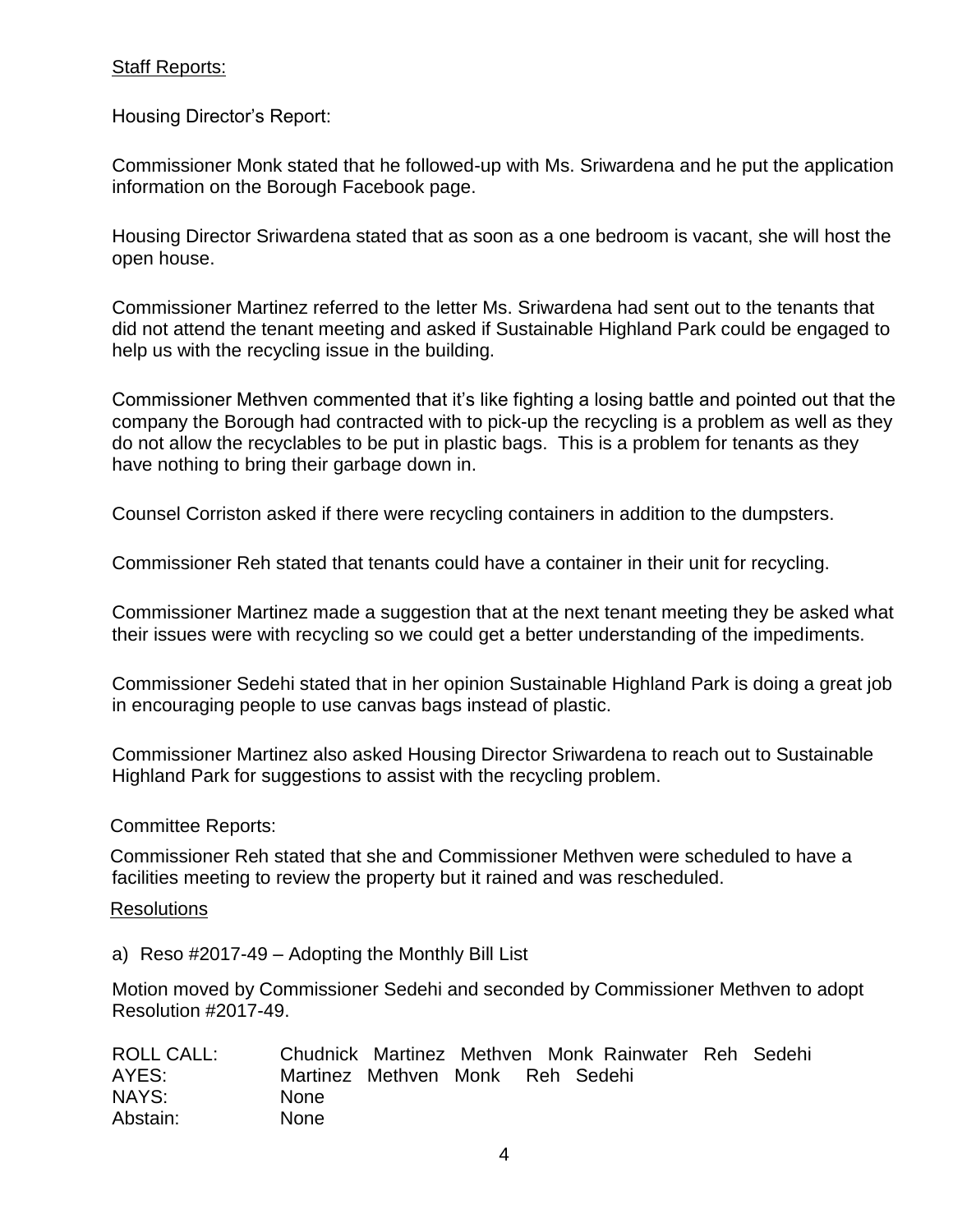Absent: Chudnick Rainwater

The Chair thereupon declared said motion approved.

b) Reso #2017-50 – Resolution to Amend the Borough of Highland Park's Personnel Policy

# THIS RESOLUTION WAS PULLED

c) Reso #2017-50 – Adopting Collection Agency – Transworld Systems, Inc.

Motion moved by Commissioner Sedehi and seconded by Commissioner Reh to adopt Resolution #2017-50.

## **Discussion**

Commissioner Sedehi asked how the rate of collection is.

Executive Director Brightman stated that it's okay and stated that we want to be good stewards of government money so it behooves us to have a collection agency to recoup money owed to the Authority.

Commissioner Martinez commented that she has heard horror stories about how collection agencies approach people and she hopes that this company conducts itself in an ethical way.

Executive Director Brightman stated that we have used them for many years and have not had any issues pertaining to unethical conduct.

Commissioner Monk stated that he trusts that we share as little information as possible with them as not to cross any lines with releasing information that is not public.

| ROLL CALL: |                                  |  | Chudnick Martinez Methven Monk Rainwater Reh Sedehi |  |
|------------|----------------------------------|--|-----------------------------------------------------|--|
| AYES:      | Martinez Methven Monk Reh Sedehi |  |                                                     |  |
| NAYS:      | <b>None</b>                      |  |                                                     |  |
| Abstain:   | <b>None</b>                      |  |                                                     |  |
| Absent:    | Chudnick Rainwater               |  |                                                     |  |

The Chair thereupon declared said motion approved.

#### New Business

Housing Director Sriwardena stated that just today she received a letter from the senior center next door stating that we cannot use their parking lot, otherwise cars will be towed.

Councilman Hersh stated that he had no knowledge of this.

Counsel Corriston asked when it was effective.

Housing Director Sriwardena answered, immediately.

Councilman Hersh stated that he doesn't know what prompted this action and he will look into it and get back to Runi and the Board.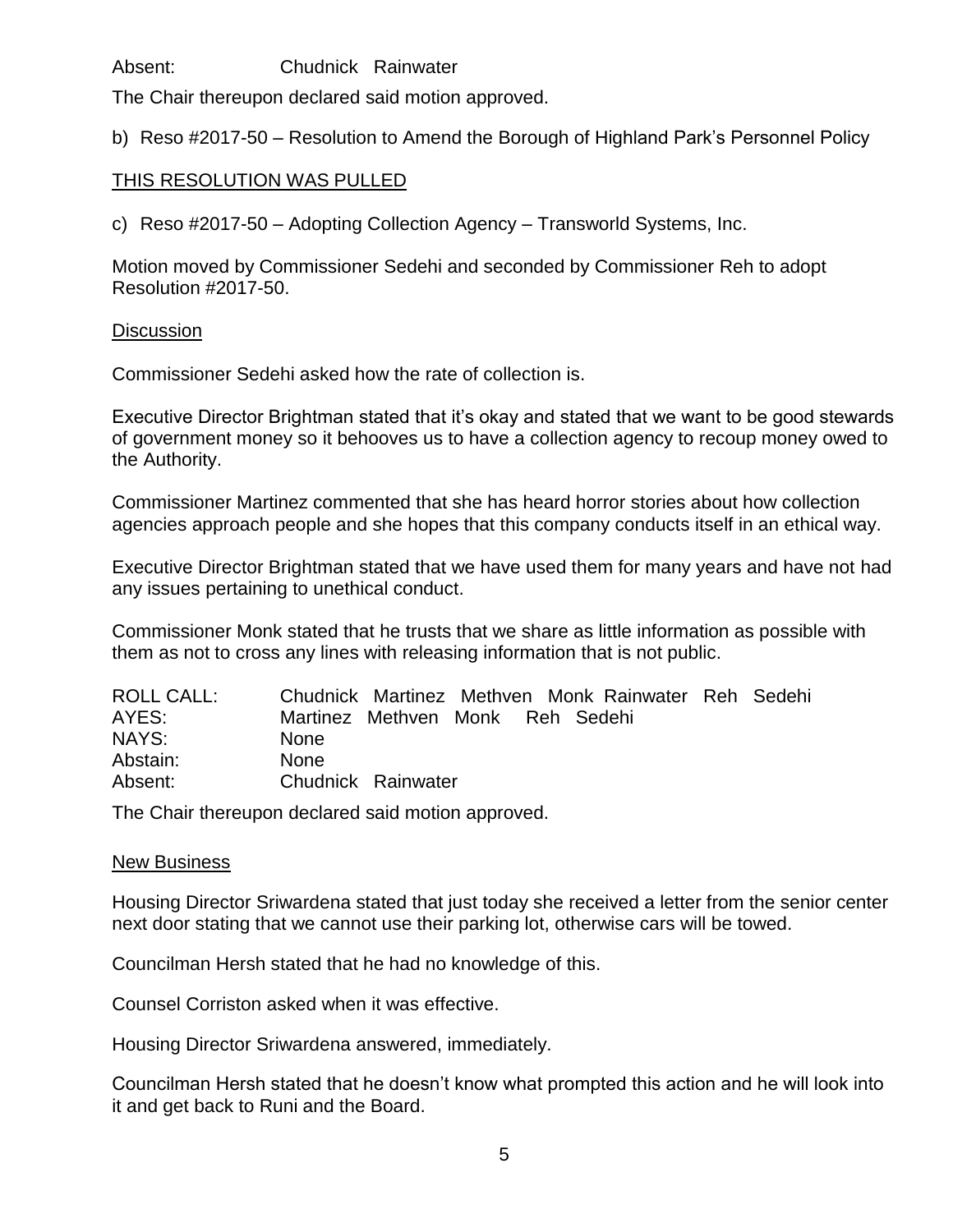# Second Public Comment

Stella de la Cruz, apt. #2S, stated that she parks at the senior center because she is handicapped and cannot walk far and doesn't have a parking space.

Commissioner Methven asked about putting a handicapped space in the front of the building.

Commissioner Martinez asked that the administration prepare a parking report for the Board so that they could have the facts before commenting on the situation.

Housing Director Sriwardena stated that she will do that.

Karin Jackson, Apt. 3P, showed the Board her large plastic bag that she purchased for 99 cents that she uses for recycling.

Commissioner Martinez suggested that she share that information with the tenants at a meeting.

Ms. Jackson also stated that we have a number of dead shrubs around the building and they should be removed.

Commissioner Methven stated that it's because the Borough pushes the snow with ice melt in that area and it kills the bushes.

Housing Director Sriwardena stated that she will talk to the landscaper.

M.P. stated that she asked the Borough to send Housing Manager Sriwardena information on recycling so she can put it in the newsletter. Tenants need to be informed that if it's recyclable, it will have a triangle symbol on it. She asked when the windows were being installed.

Executive Director Brightman answered, most likely in the spring.

Juan Ratliff, 219 South Sixth Ave., suggested that we give guest parking tags to tenants for their guests.

Raymond Jones, apt. #6D, stated that the Wi-Fi does not always work and it's not the signal, it's the network.

Commissioner Reh stated that she had no problem signing on.

Commissioner Monk stated that it could be due to many issues.

Commissioner Sedehi suggested calling Cablevision.

Commissioner Monk stated that he would like to check further.

Dee Donnelly, apt. # 1H, asked what Kettly's hours would be.

Executive Director Brightman stated that they will be Thursdays and Fridays, seven hours a day and that it would be best to schedule an appointment ahead of time.

Raymond Jones, requested a key to the community room bathroom for people who are watching TV.